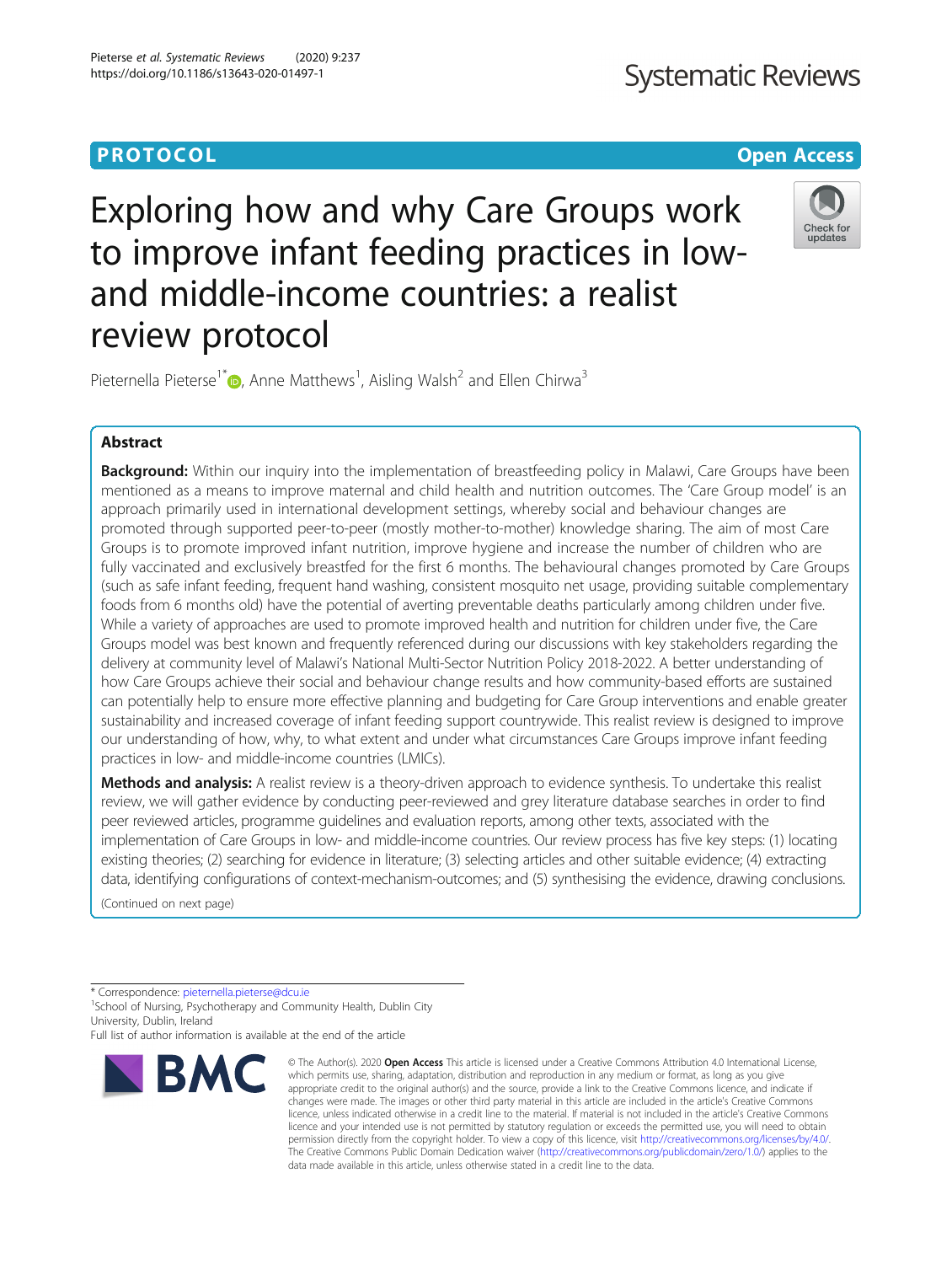#### (Continued from previous page)

Discussion: The results of this realist review will be written up according to RAMESES guidelines and disseminated through a stakeholder workshop in Malawi, through conference presentations and peer-reviewed publications. It is intended to improve the understanding of the potential and limits of working through Care Groups globally and among relevant Malawi Ministry of Health staff and the donor and NGO community, both internationally and within Malawi. This systematic review protocol has been submitted for registration on the PROSPERO database (receipt number: 170261).

Keywords: Realist review, Care Groups, Exclusive breastfeeding, Infant nutrition, Malawi

#### Background

#### What are Care Groups and why are they considered to improve infant feeding practices and related child health outcomes in low- and middle-income countries?

Many children under five die of preventable and easily treatable causes every year. In low- and middle-income countries (LMICs), as many as 65 children per 1000 live births are thought to have died before their fifth birthday in the poorest households in 2016 [[1\]](#page-6-0). The Sustainable Development Goals (SDGs) call for an end to preventable deaths due to treatable illness of newborns and children under five by 2030, with all countries aiming to reduce under-5 mortality rates to no more than 25 deaths per 1000 live births [[2\]](#page-6-0). Efforts to achieve this focus not only providing better and more accessible healthcare, but also on preventing children from getting sick through a range of public health 'social and behaviour change' interventions [\[3,](#page-6-0) [4\]](#page-6-0). One such approach to promoting social and behavioural change is through the use of Care Groups. The approach was developed in Mozambique in 1995 and has since been implemented by non-governmental organisations (NGOs) in almost 30 countries, supported by government and international aid donors [\(https://caregroupinfo.org/about-us/\)](https://caregroupinfo.org/about-us/).

The Care Group approach is based on the principle of peer-to-peer (usually mother-to-mother) health promotion, targeted at women of reproductive age, and their families, to transfer key health messages regarding their own health and that of their newborn babies and young children. Care Groups are composed of a lead volunteer, usually a mother, who spreads basic health information to a maximum of 12–16 women/families in her community [\[5\]](#page-6-0). The lead mothers (Care Group Volunteers) are provided with training on a single issue every 2–4 weeks, after which they teach key messages regarding this particular issue to their respective group members. The lead mothers are trained by a promotor, who is responsible for up to nine Care Groups, reaching approximately 150 persons per promotor. According to the Care Group Manual, published by the Food Security and Nutrition Network Social and Behavioral Change Task Force in 2014, 100% of households in an intended group or community should be targeted and a Care Group initiative should attain at least 80% monthly attendance [[3\]](#page-6-0), p 34:

'In order to create a 'new social norm' (not one person changing behavior, but many encouraging each other) a program needs to reach most or all of the households with women who could get pregnant, are currently pregnant or have young children (under 5)'

Evidence suggests that Care Groups can often be an effective approach to changing families' behaviours, which may reduce the frequency and severity of childhood illnesses [\[5](#page-6-0), [6](#page-6-0)]. However, little clarity exists regarding how and why Care Groups work and what the reasons are for this approach working well in some places, under certain circumstances, promoting certain types of behaviours, and being much less effective and/ or sustainable in other settings.

#### Identifying the need for research on Care Groups

This research started as an inquiry into the implementation of breastfeeding policy in Malawi, with a specific focus on promoting and supporting exclusive breastfeeding for the first 6 months. During an initial scoping visit, with the objective of narrowing the focus of our research on the community-level implementation of Malawi's breastfeeding policy, it became clear that the Care Group approach warranted further investigation. The Ministry of Health and international aid donors mentioned the existence of Care Groups on several occasions. It was clear that among many stakeholders, the assumption was that Care Groups ensure that community-level breastfeeding support is provided to every woman who needs it. Certain members of the international aid donor community acknowledged that 'more research needs to be done', into both the coverage that currently existing Care Groups in Malawi provide, in terms of breastfeeding and additional infant nutrition support, and into their sustainability.

The most recently available DHS survey data for Malawi (2015–2016) show that 61% of children between the ages of 0 and 6 months were exclusively breastfed [[7\]](#page-6-0). However, other studies [[7](#page-6-0)–[9](#page-6-0)] and regional trends suggest that while exclusive breastfeeding remains common for newborns, it is much less prevalent for infants who are older than 3 months. At this stage, continued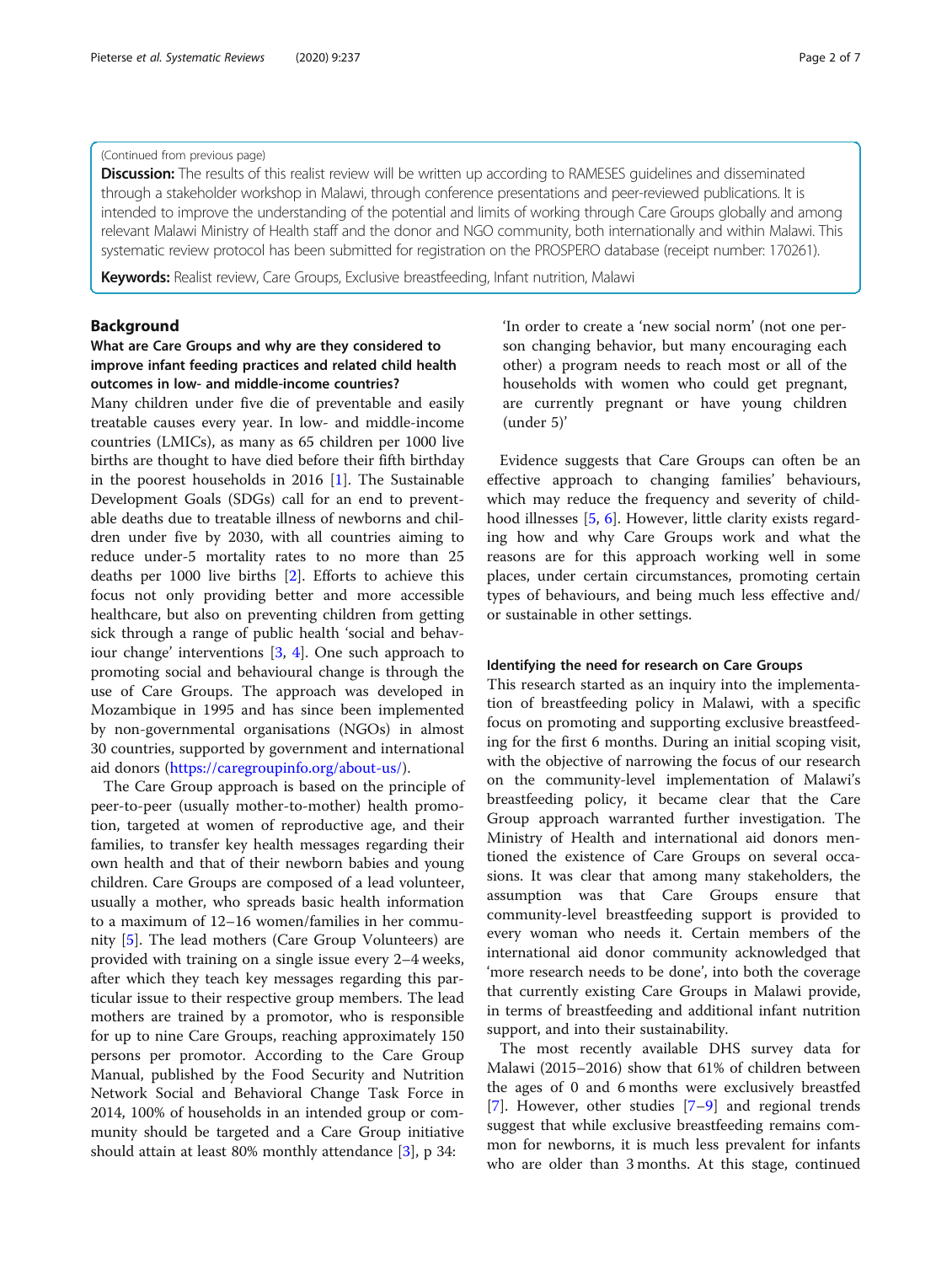exclusive breastfeeding can provide babies with enormous benefits in terms of improved nutrition and protection from diarrhoeal diseases [\[10](#page-6-0), [11\]](#page-6-0). Continued support to encourage exclusive breastfeeding for the full 6 months therefore remains a policy priority for Malawi's Ministry of Health.

Our overall research aims are to produce policy guidance on effective exclusive breastfeeding support. One aspect of this relates to questions regarding how Care Groups achieve their outcomes and if they are effective in improving exclusive breastfeeding rates. In addition, to understand how scaling up of Care Groups could be achieved and made sustainable, it is essential to gain a greater understanding of how Care Groups work, what the mechanisms are by which Care Group interventions are seen to result in positive, and sustained outcomes. To meet this objective, we will carry out a realist review of Care Groups in LMICs. Unlike other approaches to the synthesis of evidence, realist reviews allow the researchers to focus questions such as how, why, for whom and to what extent a certain intervention may contribute to generating particular outcomes, which is exactly the objective of this research.

#### What are Care Groups?

A scoping search, based on the realist review approach, supported the formulation of our research strategy, this protocol, and provided us with a basic understanding about Care Groups: The Care Group approach was developed in 1995 by staff from the charitable organisation World Relief.<sup>1</sup> World Relief and a second American NGO, Food for the Hungry, have been at the forefront of Care Group implementation, often funded by the US Agency for International Development. In the past decade, Care Groups have been used in at least 27 countries (<https://caregroupinfo.org/about-us/>). The Care Group approach might now be considered among a range of community-based health support approaches that is relatively common within international development practice. The use of community-based healthcare interventions, supported by international development actors, has grown dramatically since the 2006 World Health Organisation report 'Working together for health' raised the alarm in relation to a critical shortage of health service providers and cautioned that in the future, the use of health volunteers and community health workers would become a reality [[11\]](#page-6-0).

The Care Group approach contains many of the properties of complex interventions: 'Complex interventions depend on human behaviour and their active ingredients tend to enable people to do the right thing at the right time or constrain them from doing something' [\[12](#page-6-0)]. However, exactly how the Care Group approach of 'social and behaviour change promotion' achieves its results is not entirely obvious. There does not seem to be an overarching theory of change, which could have pointed to how the various components are expected to lead to the desired change and why. The 2014 Care Group manual [\[3](#page-6-0)] seems to suggest that individual components of the approach are based on existing substantive theories such as social norms theory, protection motivation theory, expectancy theory and others. Nevertheless, these theories combined still lack the explanatory power of why Care Groups work, for certain people, under certain circumstances.

#### Realist reviews

A realist review is a theory-driven, interpretive approach to the synthesis of evidence. It seeks to interrogate the theories that underpin the intervention that is being studied, which is Care Group interventions, in this case. Realist reviews aim to produce explanatory analyses, that is, what works, for whom, in what circumstances, in what respects [[13\]](#page-6-0). The 'outcome' of a realist review is one, or a series of, refined programme theory/ies; a more refined understanding of which components of a certain intervention may trigger a certain response, under certain conditions. Realist research focuses on identifying how, why, when, for whom and to what extent interventions such as Care Groups change or manipulate contexts (C), which then trigger the mechanisms (M) which can lead to outcomes (O). A realist review is in effect a combing of all relevant literature in order to establish what exactly happens when a certain complex intervention is implemented. Given that it seems clear that Care Groups work, under certain conditions, but that it remains unclear exactly how, for whom, why, to what extent and under which circumstances, using a realist review approach is ideally suited for this research.

Distilling the various possible CMO configurations from the literature will allow us to test our initial programme theories and refine or reject these, based on the patterns, so-called demi-regularities  $[14]$  $[14]$  that may be encountered during our data synthesis and analysis phase.

#### Reference group

It is common in realist reviews to work with a stakeholder reference group whose members can advise throughout the review process. The stakeholders who will comprise the reference group for this review are a mix of individuals who have an interest in using the findings of this research. They will include individuals working for the Ministry of Health in Malawi, those working for international aid donors in Malawi, those who are experts regarding their practical implementation

<https://caregroupinfo.org/>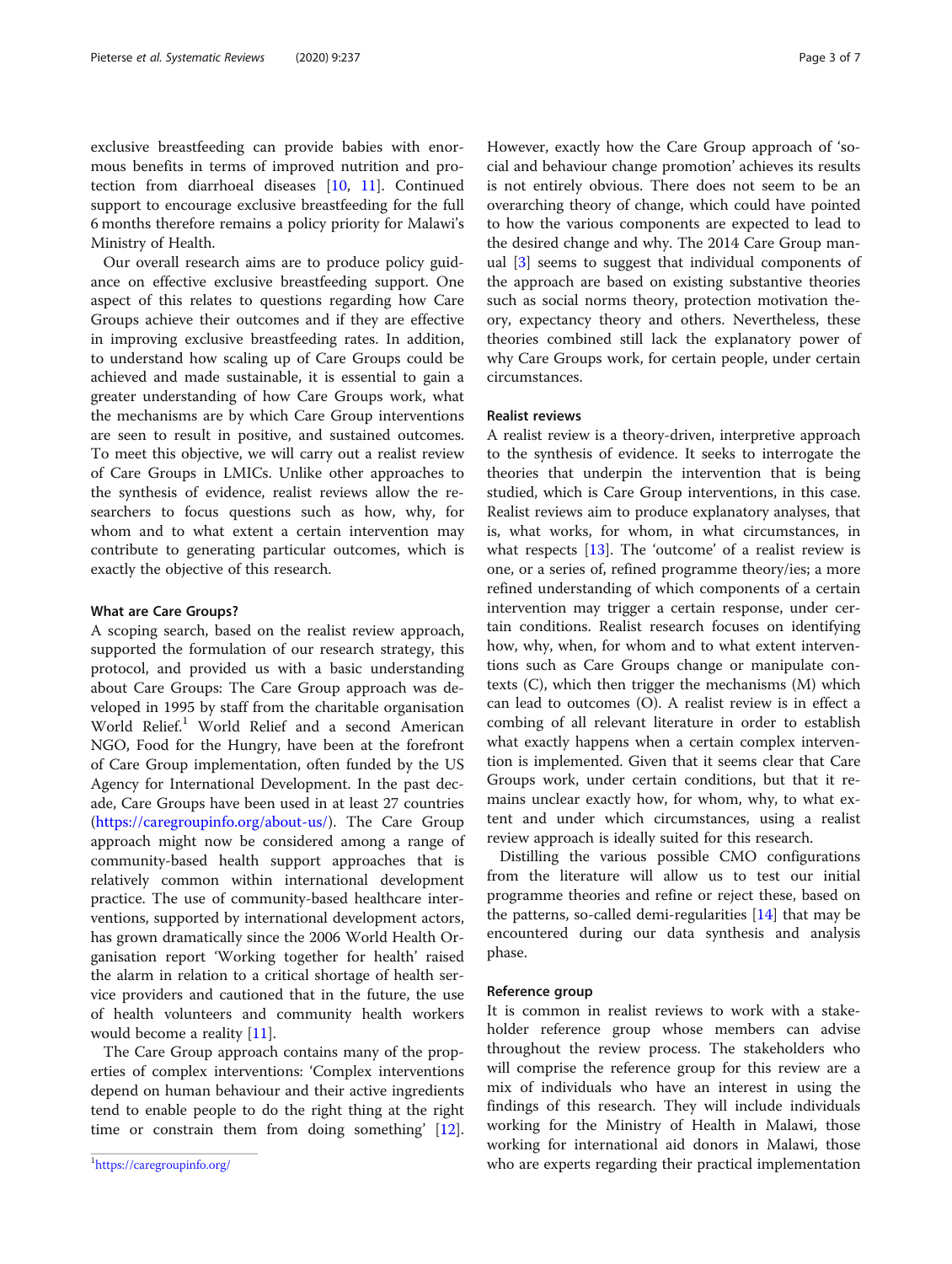of Care Group interventions both in Malawi and globally and those who are nutrition and/or public health experts in Malawi. They will be consulted on a number of occasions throughout this research, either in person, via email or teleconference, Skype, etc. We will establish this group as soon as the review commences.

A realist review can produce important information about how various components of Care Group interventions work, why they do so, for whom they work best/ not and under which circumstances, thereby enabling stakeholders and practitioners to make informed decisions about the best structure and processes for future implementation.

For our realist review, we will follow the steps for realist and meta-narrative evidence synthesis, as outlined by Greenhalgh et al. [[15\]](#page-6-0) and visualised in Fig. 1, based on an original flow diagram by Wong et al. [\[16\]](#page-6-0).

#### Methods

#### Aim

The aim is to explore how, why, when, in what contexts and to what extent Care Group interventions achieve their impact and what mechanisms ensure their sustainability.

#### **Objectives**

To produce policy guidance on effective exclusive breastfeeding support, we will need to be able to explain how and why Care Groups work. In order to do so, we will conduct this realist review taking the following steps: (1) developing initial programme theories, based on how Care Groups appear to work; (2) carry out an analysis of the selected peer reviewed and grey literature, and, where relevant, establish new theories; and (3) test these, based on the evidence we find within the texts. (4) During this process, we will seek out the contextmechanism-outcome configurations that can be deduced from the literature (5) and use the most often repeated CMO configurations, so-called demi-regularities, to produce explanatory theories of causation which will take the form of CMO configurations which are middle range in nature.

Factors contributing to Care Groups achieving their outcomes will be documented, along with the contextual factors that may influence their sustainability. From the initial scoping search, examples include factors such as suitable communication materials, Care Group volunteers' workload and any rewards that may be provided to

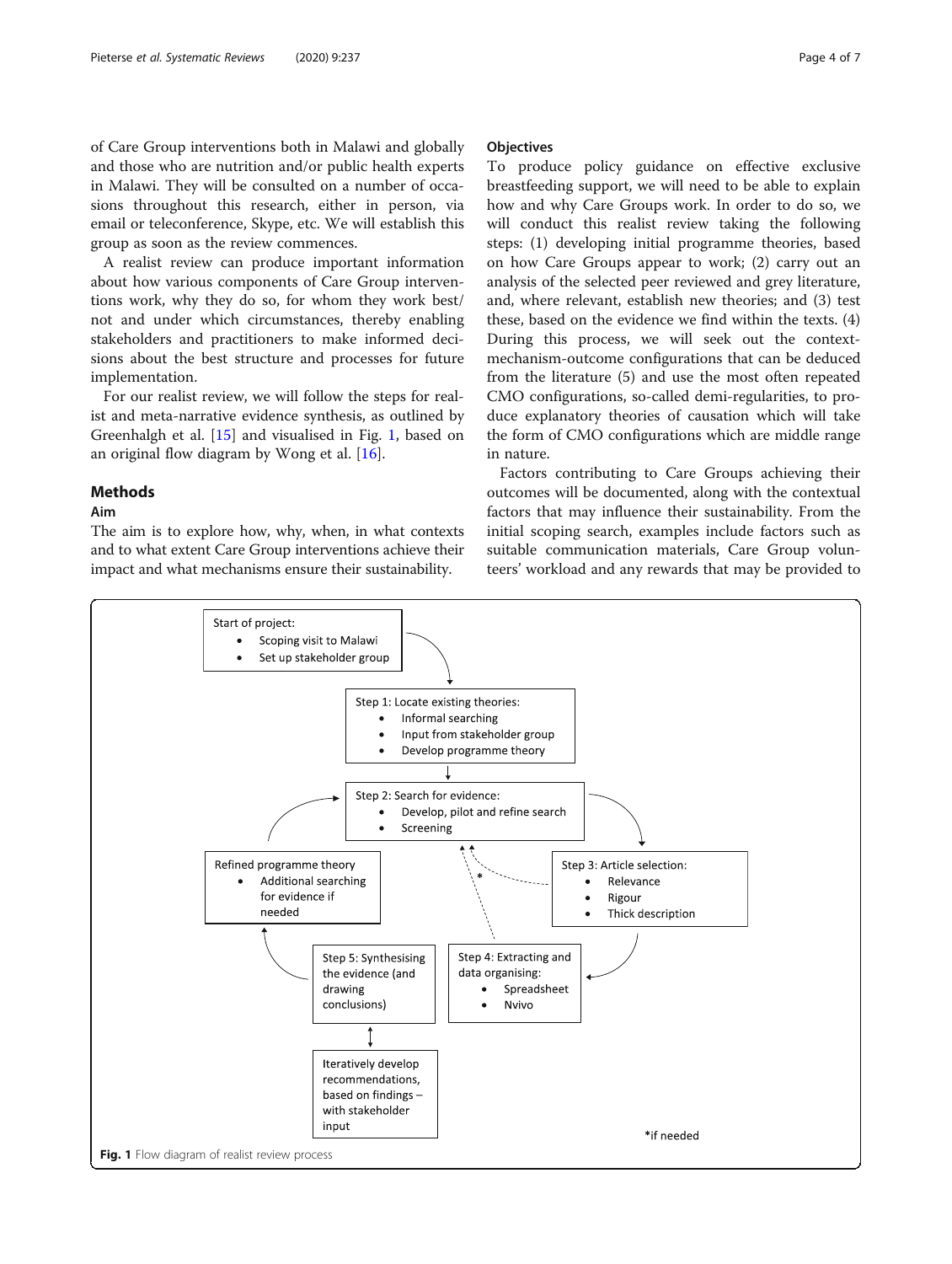Care Group volunteers as encouragement—such details and their possible impact will all be documented. The outcome of this study will be the identification of the optimal conditions for the successful establishment and sustainability of Care Groups in Malawi. As this review is based on literature from a range of LMICs, we expect it to produce findings that are transferable beyond Malawi, to other settings where similar contexts exist.

#### Review questions

- 1. What are the mechanisms and contexts by which Care Groups achieve social and behavioural change?
- 2. What are the mechanisms and contexts which determine whether Care Groups are sustainable beyond their initial establishment and life span of an NGO's programme support?<sup>2</sup>
- 3. What are the mechanisms and contexts by which Care Group interventions achieve the outcome of increasing exclusive breastfeeding practices in LMICs?

#### Study design

#### Step 1: Develop initial programme theories

The realist review began with a scoping search that has allowed the research team to become familiar with the literature, and to develop initial programme theories, based on a reading of the academic papers and grey literature found during the initial search (e.g. [\[3](#page-6-0), [5](#page-6-0), [6,](#page-6-0) [17](#page-6-0)]). A librarian is being consulted to assist with literature searches throughout the research.

As a group of researchers, we explored the question regarding 'which programme theories could be ascribed to Care Groups?'. Care Groups are predominantly used to promote optimal infant health and nutrition. Care Groups seem to work because they rely on ordinary people, mainly women with young children, to promote health messages and behaviours (such as hand washing, exclusive breastfeeding) among other women in her community, who accept them because they trust the messenger. Care Group promotors meet with leader mothers every 2–4 weeks to pass on a new message and visual aids to make sure the information is clear. The Care Group leader mothers seem happy to carry out these tasks with little or no incentives and devote a significant amount of time to her Care Group tasks [[5](#page-6-0), [6](#page-6-0)]. Other community members appear to welcome the leader mothers and accept their advice, many even change their behaviour. Some pre-implementation research is usually conducted at the start of a programme, allowing the implementing agency to gather sufficient local community knowledge to ensure that all of its behavioural change messages are culturally and practically acceptable. Results from Care Group interventions have included reductions in infant mortality rates and improved nutritional status among infants in target communities [\[18](#page-6-0)].

#### Step 2: Undertake literature searches

We completed a search term template (Additional file [1](#page-5-0): Appendix 1) covering each concept/component of our topic. After conducting a scoping literature search (step 1), we developed a comprehensive search strategy. A sample search string for CINAHL is included as Additional file [1](#page-5-0): Appendix 2. We will undertake searches iteratively, with the following components:

- 1. Electronic database searching, using keywords Care Group, Maternal and Child Health, MCH, nutrition and countries/continents of relevance (see Additional file [1](#page-5-0) for search terms and sample initial search strategy), targeting CINAHL, EMBASE, MEDLINE, the Cochrane Library, Web of Science, ASSIA and any other relevant databases. A search log will be maintained for transparency.
- 2. Hand searching citations contained in the reference lists of included papers;
- 3. Grey literature searching, using grey literature specialist data bases such as OpenGrey, but also websites that are sector specific, relating to Care Groups, such as <https://caregroupinfo.org/> and nutrition, such as the Emergency Nutrition Network (ENN) data base. We have drafted specific search parameters for the grey literature search, included in Additional file [1](#page-5-0): Appendix 3.
- 4. Contacting authors; contacting site managers of specialist websites such as [caregroupinfo.org](http://caregroupinfo.org)

The search for evidence in a realist review is iterative and may be refocused (based on the identified sources) as the review evolves.

#### Step 3: Sorting data based on inclusion criteria and procedures

Two researchers will screen all papers by title and abstract (where possible) in the first instance, to ensure that the correct inclusion criteria were applied. The papers that remain after the initial selection will be read in full by two researchers, who will select suitable papers based on relevance, using the question 'can this document provide data that informs programme theory development and refinement?'. Any disagreements will be settled through discussion with the extended research team.

 $^{2}$ This can be a mix of training, supportive supervision and some small gifts or certificates to motivate volunteers.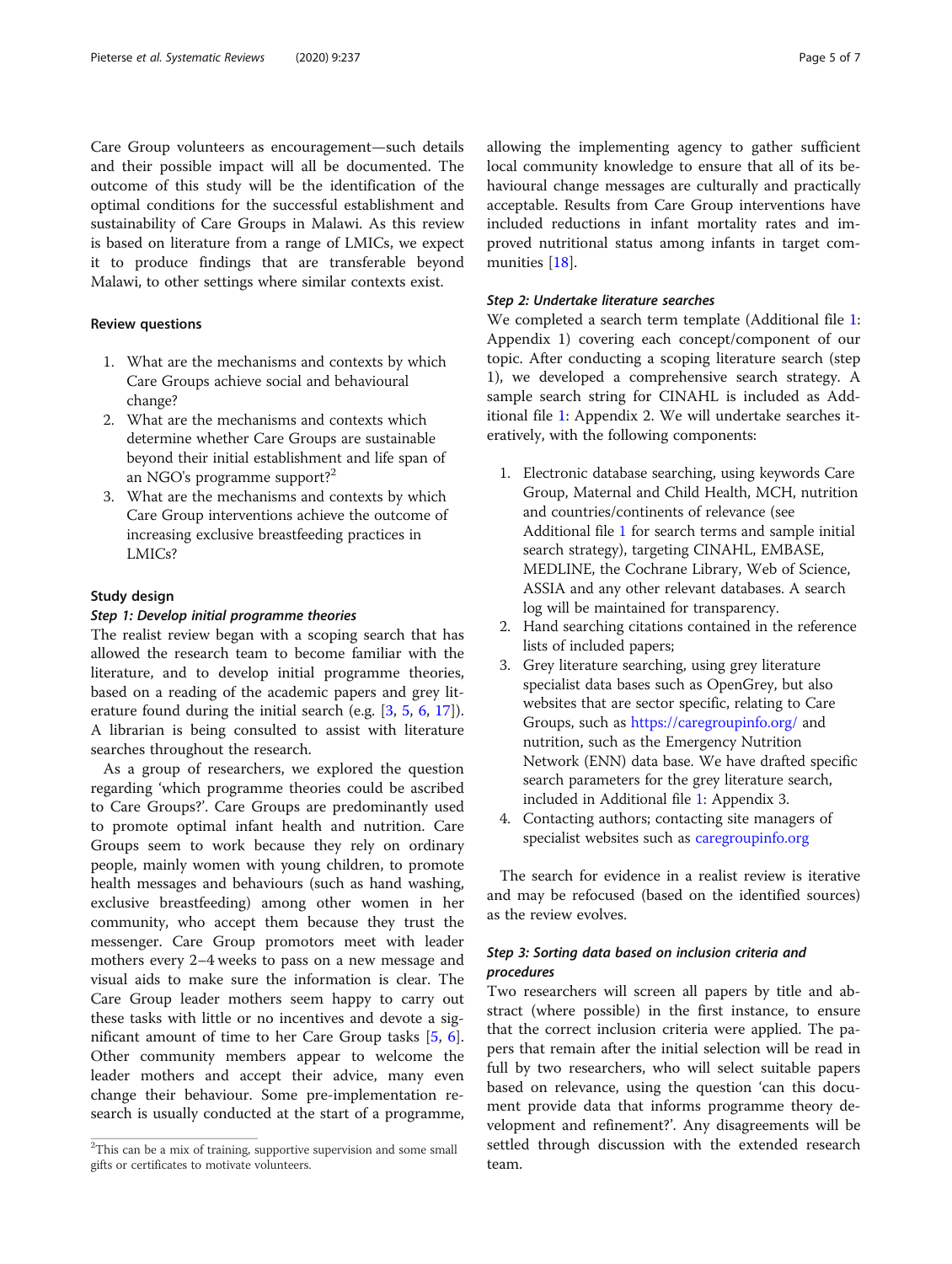<span id="page-5-0"></span>Realist reviews incorporate a range of literatures, qualitative, quantitative, peer-reviewed and grey literature. Our scoping search of the literature suggests that in relation to Care Groups, the latter is likely to be available in larger quantities than peer-reviewed texts. Different approaches to quality assessments of the literature may therefore be needed during this review. We will judge the data on its trustworthiness (Wong [[17\]](#page-6-0)) and use Hardwick et al.'s approach [[19\]](#page-6-0) to assess data quality, based on how well it meets the explanatory needs of the review. Each piece of evidence will be judged on how relevant it is to theory building, theory refining and theory testing. Based on the range of texts found during our scoping search, an additional set of inclusion and exclusion criteria has been formulated:

Inclusion:

- Articles/reports etc. where there is some focus on and findings related to the implementation of a Care Group approach
- Articles/reports etc. where concrete methods and/or the implementation processes, as practiced in the field, have been described—with references to when and where (see above for comment on rigour/quality)
- Articles/reports etc. where findings are presented from Care Group fieldwork

#### Exclusion:

- Text that provides only general guidance on how to set up/implement Care Groups
- Text that makes general statements about what Care Groups have achieved without these claims being linked to a particular intervention (not enough detail, no references etc.)

Search results will be presented in a PRISMA flow diagram.

#### Step 4: Extracting and organising data

The full texts of all included papers will be uploaded to NVivo12 (qualitative data analysis software).

Relevant sections of texts relating to Care Group contexts, mechanisms and/or their relationships to outcomes will be coded in NVivo12. This coding will be both deductive, using codes created in advance of data extraction and analysis, based on our initial programme theory; and inductive, with codes being created to categorise data found in the included studies. Each new data point will be used to refine the theory, if appropriate, and as the theory is refined, the included studies will be revisited to search for further data that may be relevant to the revised theory, but which may have been missed initially. Refinement of the theory will lead to a more nuanced understanding of the subject; in the case of Care Groups, it may lead us a greater understanding of the size of the impact of frequency of training, the quality of flip chart teaching aids, the involvement of community leaders, husbands, etc. The characteristics of all included documents will also be entered separately into an Excel spreadsheet, using an adapted Arksey and O'Malley framework [[20](#page-6-0)] to be able to create an overview of the various types of literature that have been used for this review.

#### Step 5: Data analysis and synthesis

Our data analysis and subsequent synthesis aims to provide clarity regarding the contexts (C) in which Care Groups operate, the mechanisms (M) that are activated when these contexts are combined with the Care Group intervention, and we seek to find clarity regarding which outcomes (O) are produced by each distinct C-M combination. Using all four types of reasoning commonly employed in realist research, induction, deduction, retroduction and adjudication will allow us test our initial programme theory and the various possible C-M-O configurations from the literature, and refine or reject these, based on the demi-regularities that may be encountered during our data synthesis and analysis phase. This will allow us to build our final programme theory.

#### **Discussion**

#### Importance of the research

The findings of this research will be shared with our stakeholders, as well as with a wider group of individuals who will be invited to attend a feedback workshop in Malawi. This realist review will furthermore be the basis for the design of a Realist Evaluation of ongoing Care Group interventions in Malawi, which should jointly provide 'the kind of rich, detailed and highly practical understanding of complex social interventions which is likely to be of much more use to them when planning and implementing [Care Groups] programmes' [[13](#page-6-0)], specifically with a focus on exclusive breastfeeding support. The realist review will be also published in a peer-reviewed journal, and it is envisaged that this will contribute to filling the knowledge gap that exist regarding the benefits and draw-backs of Care Group approaches globally. It will also contribute to the growing number of realist reviews that focus on interventions that are unique to health and nutrition in lowand middle-income countries.

#### Supplementary information

Supplementary information accompanies this paper at [https://doi.org/10.](https://doi.org/10.1186/s13643-020-01497-1) [1186/s13643-020-01497-1](https://doi.org/10.1186/s13643-020-01497-1).

Additional file 1: Appendix 1. Search terms. Appendix 2. Initial CINA HL (all fields) search. **Appendix 3.** Grey literature search parameters.